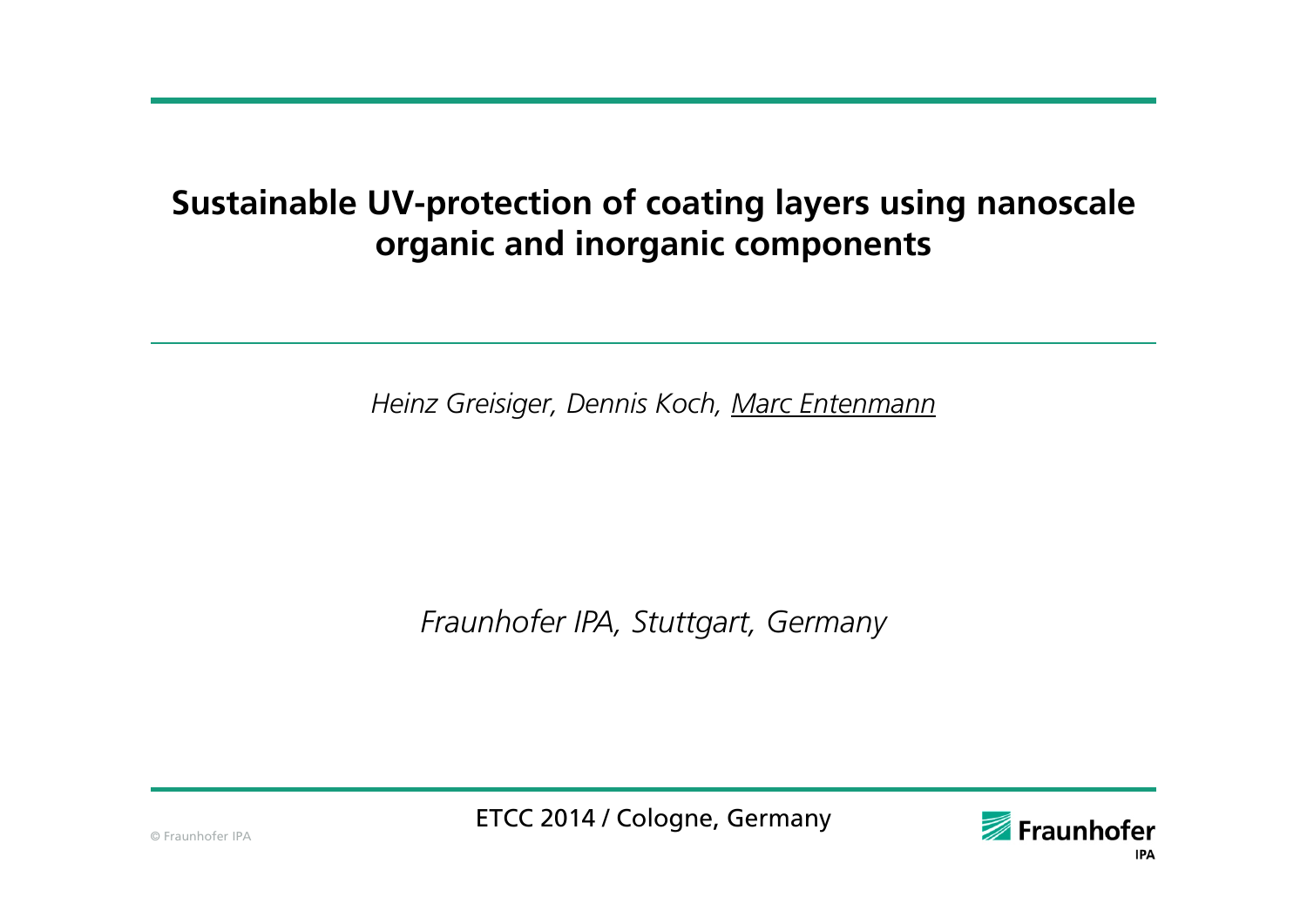

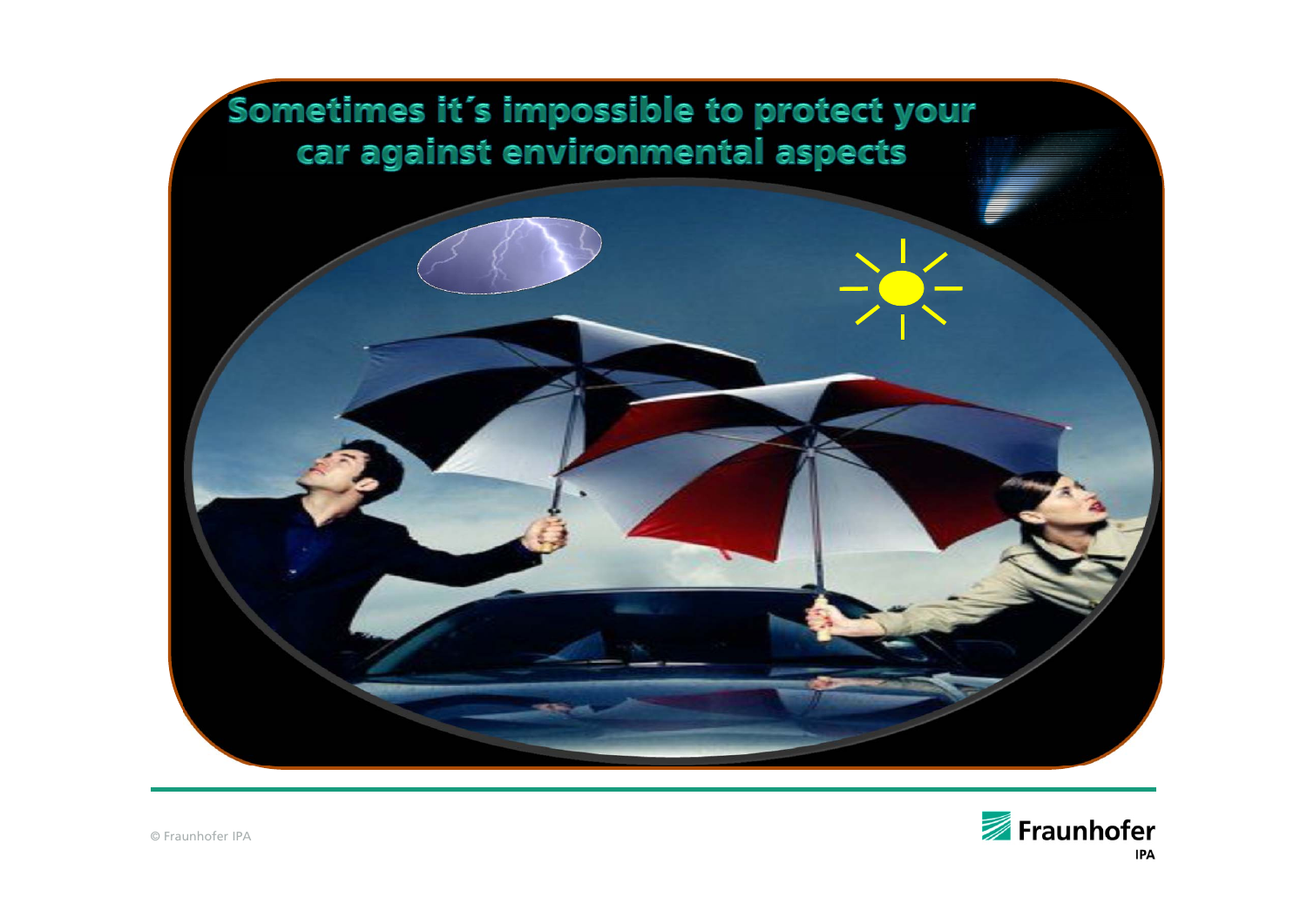# **General aspects to be considered regarding the sustainability of multilayer protective coatings**

- It is generally accepted, that photochemical degradation processes in coating layers are initiated by the absorption of UV light.
- In multilayer protective coatings, for automotive and general protective coatings on metal, it is mostly the primer or the e-coat layer, directly applied on the metallic substrate, which shows the most serious photochemical degradation effects, when the multilayer coating system is exposed to atmospheric weathering.
- Therefore, <sup>a</sup> strong need for UV-protective coatings with <sup>a</sup> high sustainability exists.
- In the presented study, <sup>a</sup> combination of inorganic and organic nanoscale components was used in clear coat formulations in order to enhance the sustainability of the UV-protection in multilayer coating systems.

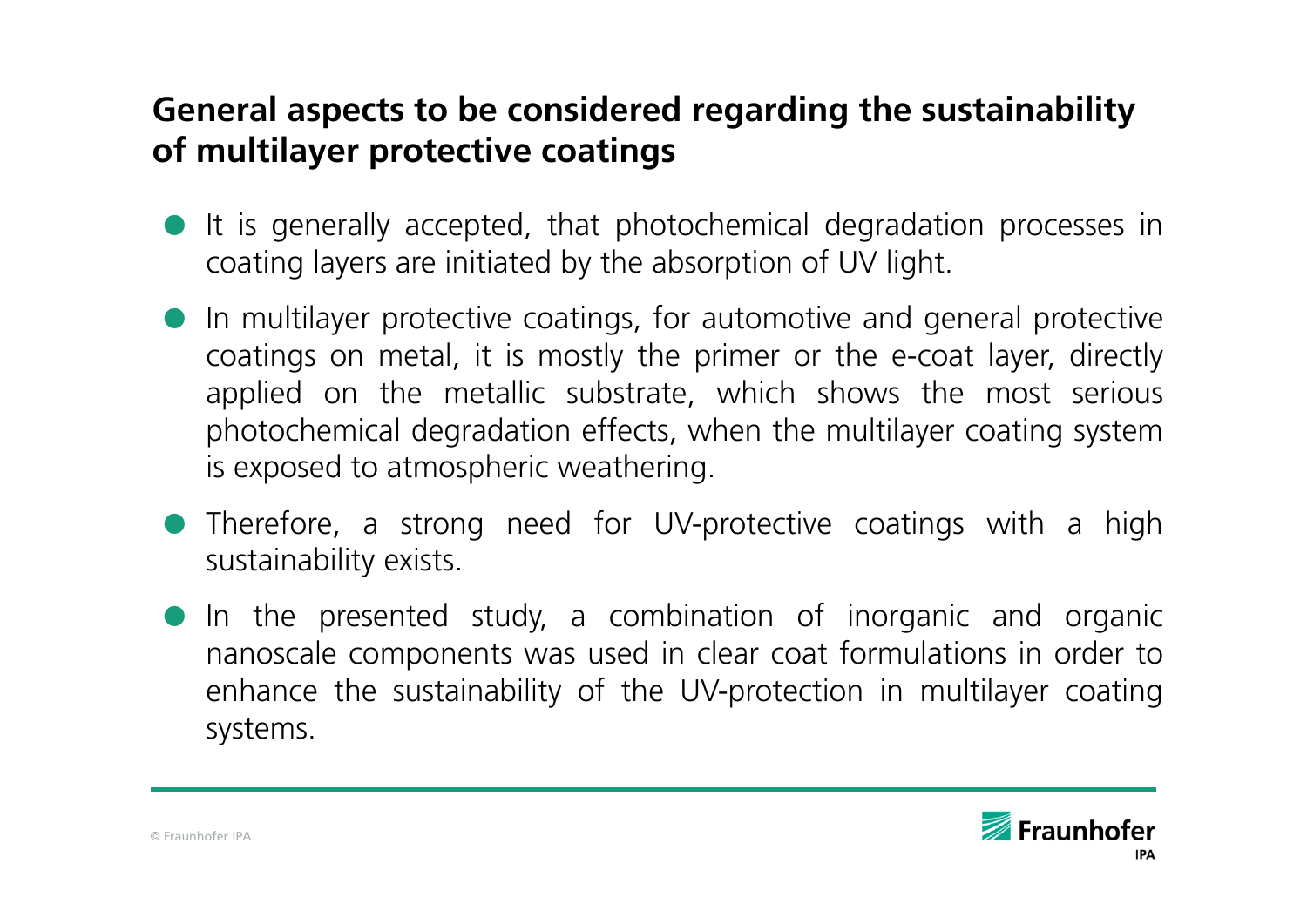# **Experimental aspects**

- $\bullet$  For the degradation experiments, OEM-formulations of e-coat, basecoat and clear coat starter formulations were applied onto metal substrates. For the clearcoat and basecoat pneumatic application (air-only), was performed.
- $\bullet$  1.0 wt % Tinuvin 292 and 1.5 wt % Tinuvin 384-2 was used as organic UVprotection.
- $\bullet$  To evaluate the transmittance and absorbance properties, free coating films were characterized using the UV-VIS-NIR spectrometer Lambda 900 from Perkin Elmer.
- $\bullet$  The degradation experiments were performed by artificial weathering of the coated samples using <sup>a</sup> Weather-O-Meter equipment (Ci 4000, Atlas Material Testing GmbH).
- $\bullet$  For the characterization of the obtained degradation effects <sup>a</sup> confocal Raman microscope and <sup>a</sup> FT-IR microscope were used.
- $\bullet$  The photooxidative degradation of e-coats in different automotive multilayer coating systems was investigated by evaluation of the photooxidation index (POI). For the POI measurements special flat cross sections of coatings were prepared and the IRmeasurements were performed on the original and on the corresponding weathered systems.

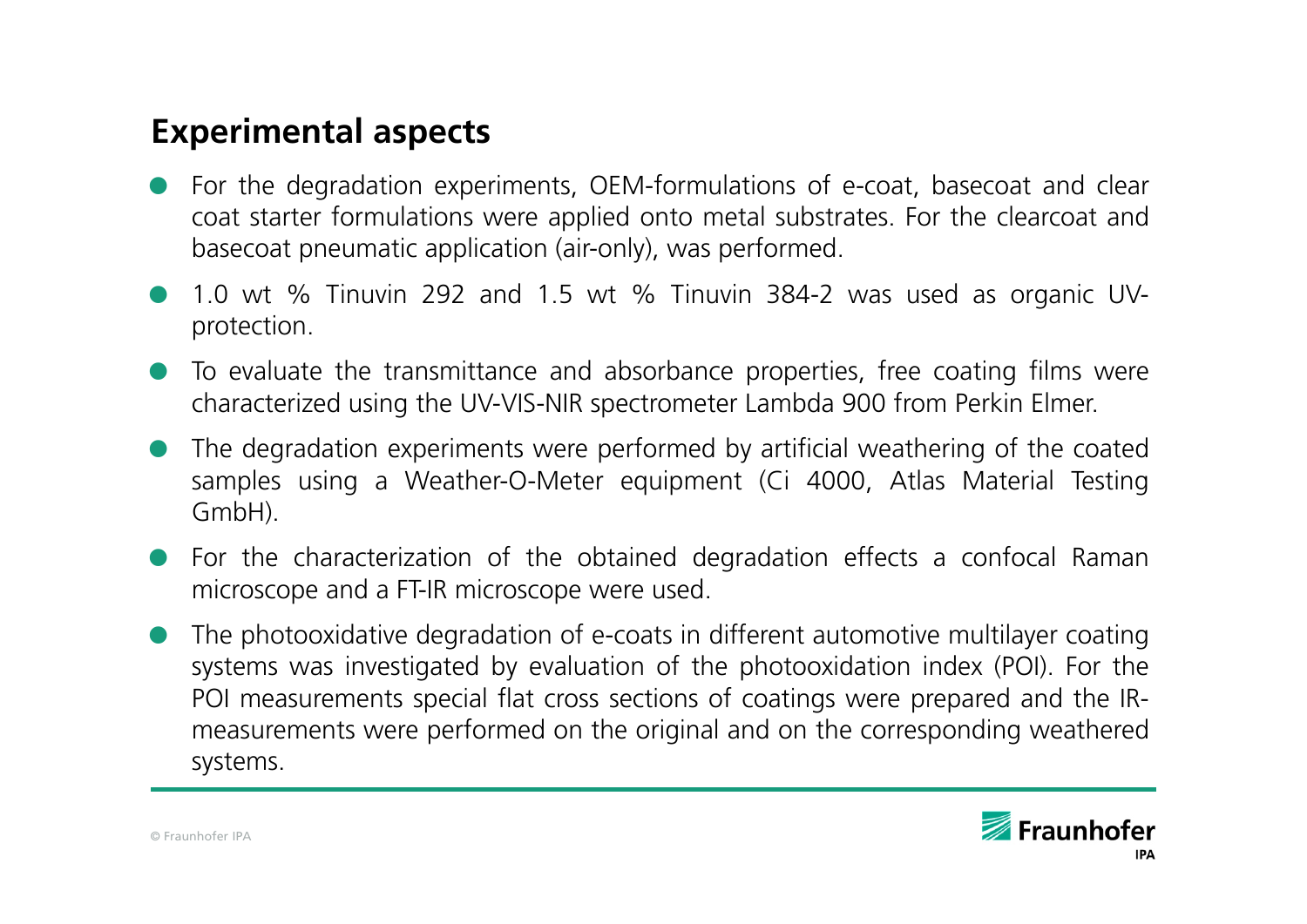# **Composition of the clear coat starting formulation**

| <b>Component</b>                                       | <b>Wt %</b> |
|--------------------------------------------------------|-------------|
| Desmophen A665 BA/X (Bayer MS)                         | 50.31       |
| Baysilone OL 17, 10 wt % solution                      |             |
| Modaflow, 1 wt % solution                              |             |
| Tinuvin 292, 10 wt % solution                          |             |
| Tinuvin 384-2, 10 wt % solution                        |             |
| Methoxypropyl acetate (MPA) / solvent naphtha<br>(1:1) |             |
| Desmodur N 3390 BA (Bayer MS)                          |             |
|                                                        | 100.00      |

*After spray application, the formulation was evaporated for 10 min at room temperature, followed by 25 min. heating at 140°C.*

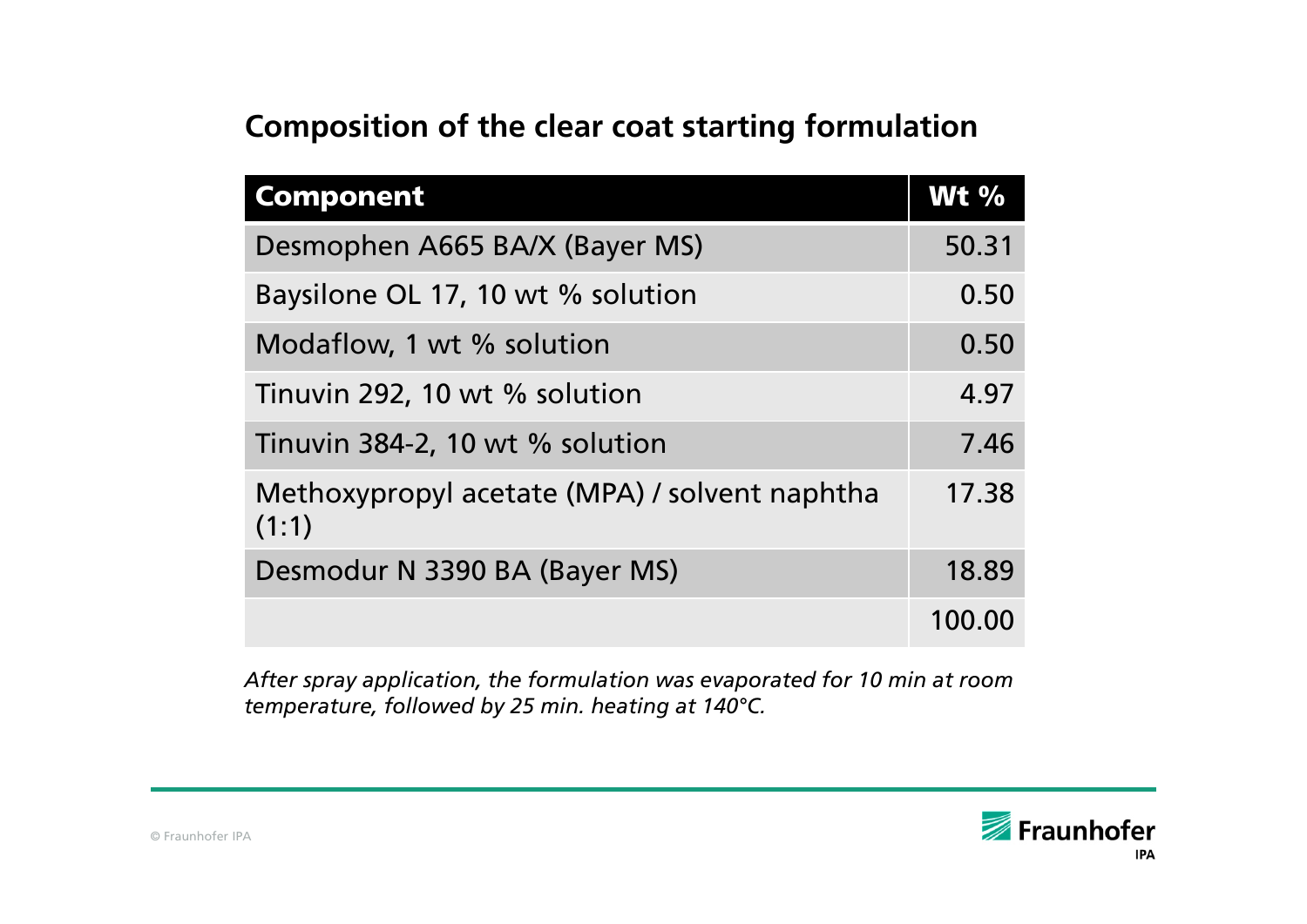### **Selected organic UV-protection components**



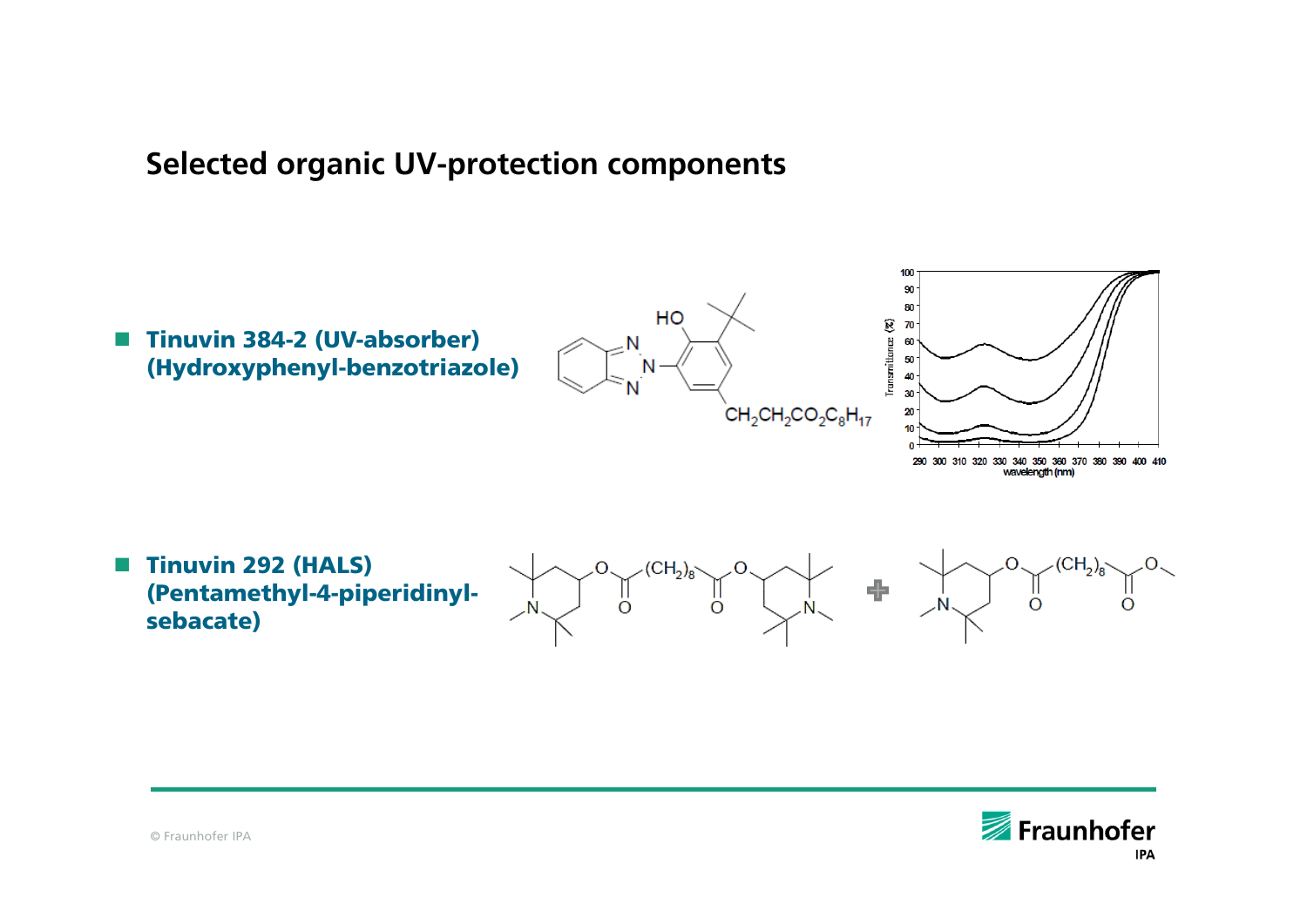## **Selected mica as example for a flake-shaped barrier-pigment**





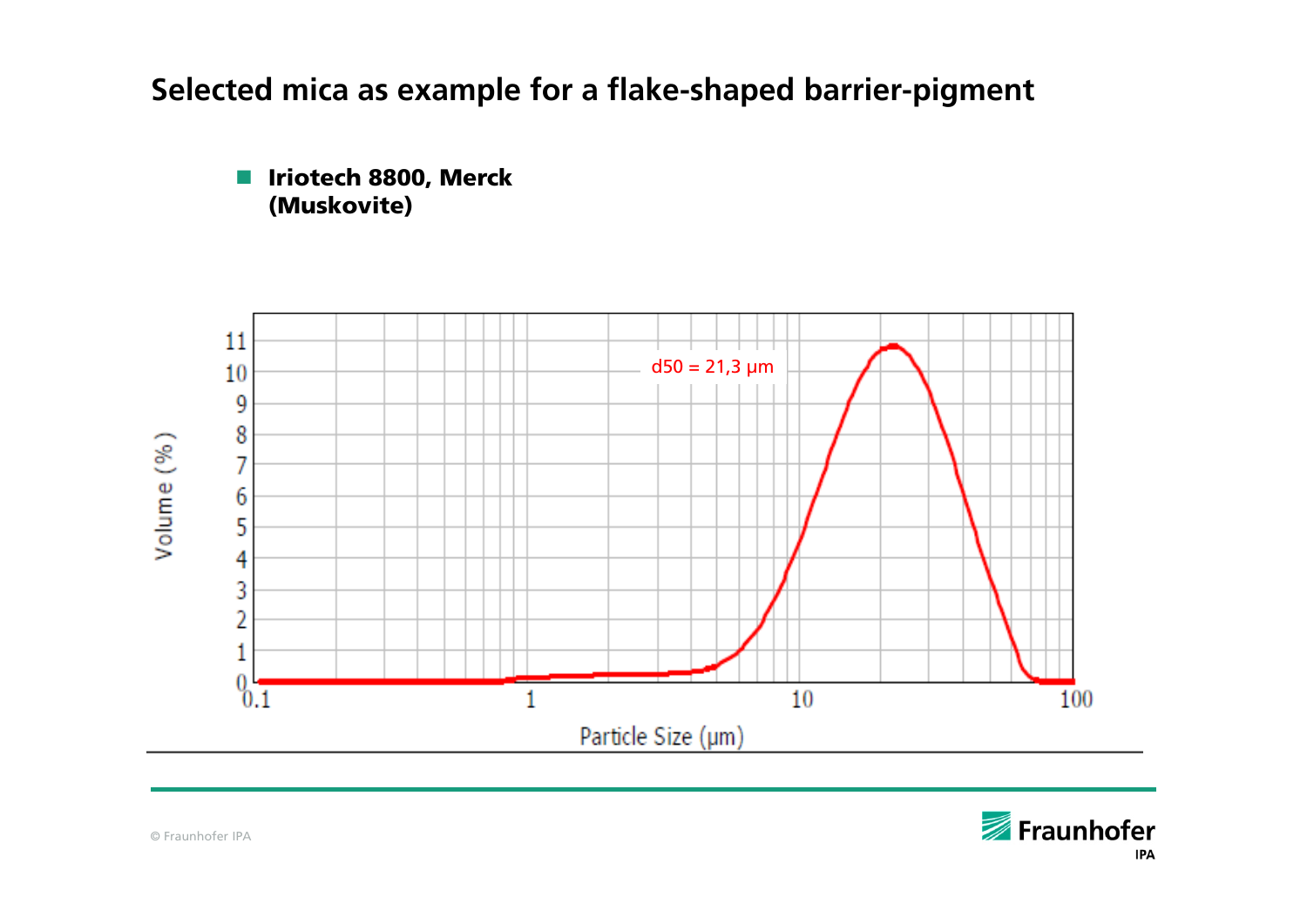# Examples for inorganic (nanoscale) UV-absorber: CeO<sub>2</sub>, TiO<sub>2</sub>, ZnO, CNT

Record 4: Nanobyk 3812  $d50 = 18$  nm ■ Nanobyk 3812, Byk Chemie  $(CeO<sub>2</sub>)$  $10$ 100 1000 Size (d.nm) Record 10: RM 303 LP in MPA ■ RM 303 LP, Sachtleben  $d50 = 162$  nm  $(TiO<sub>2</sub>)$  $10$ 100 1000 Size (d.nm) Record 21: Zincox 10-40sb in MPA **Zincox 10-40 SB, IBU-tec**  $d50 = 68$  nm (ZnO) 10 100 1000 Size (d.nm) Record 219: BYK-LP X 21792  $\frac{1}{\sqrt{2}}$  20  $d50 = 89$  nm **LP X 21792, Byk Chemie**  $nsity$ (MWCNT)  $10$ 100 1000

Size (d.nm)

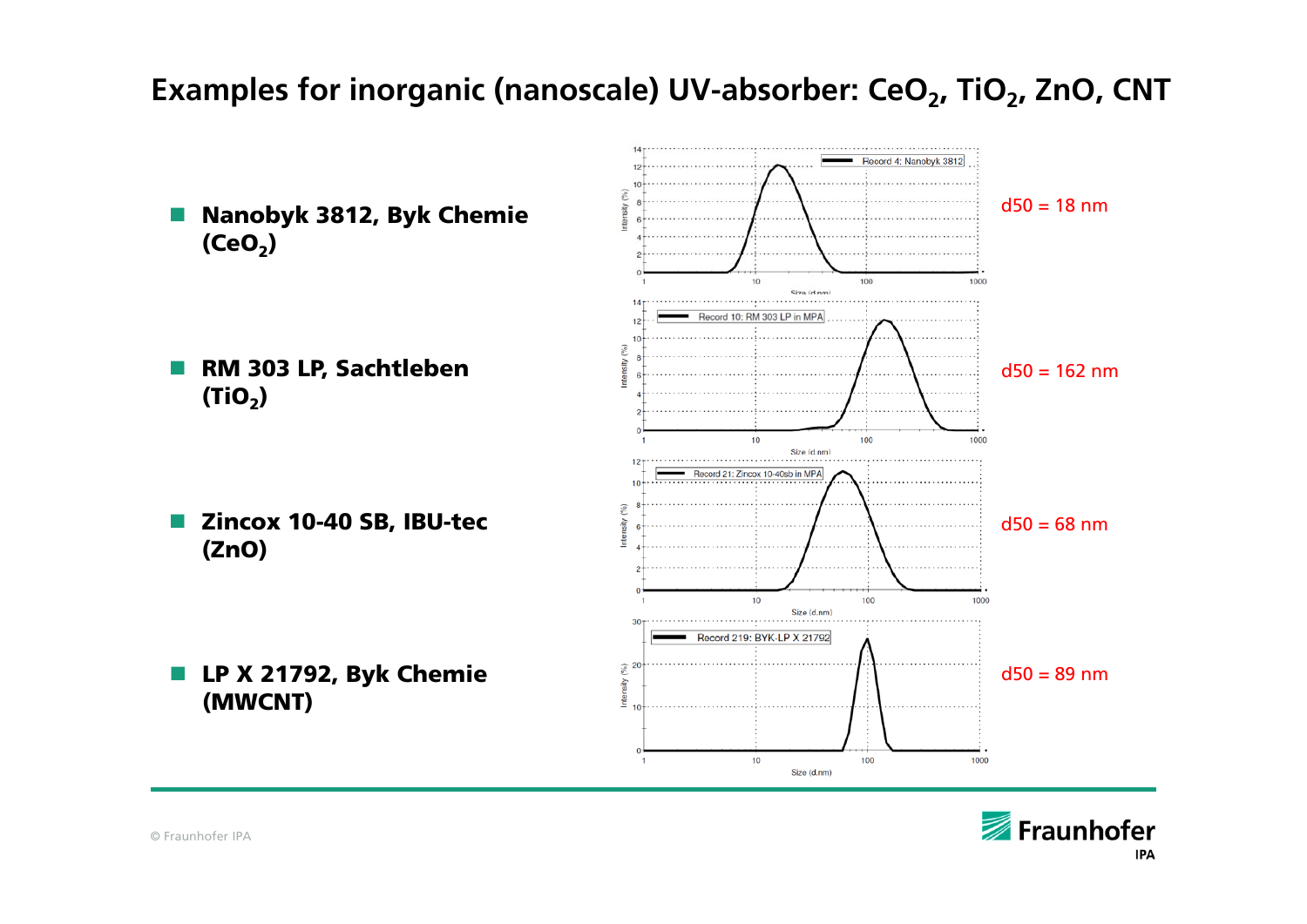# **Coloristic influence of nanoscale inorganic UV-protection components in clear coats**



\*without org. UV-Absorber

- $\mathcal{L}(\mathcal{A})$ The used nano-ZnO was not compatible with the organic UV-absorber Tinuvin 384-2
- **COL**  The influence on transparency and colour mainly determines the maximum concentration of the different nanoscale components in the clear coat

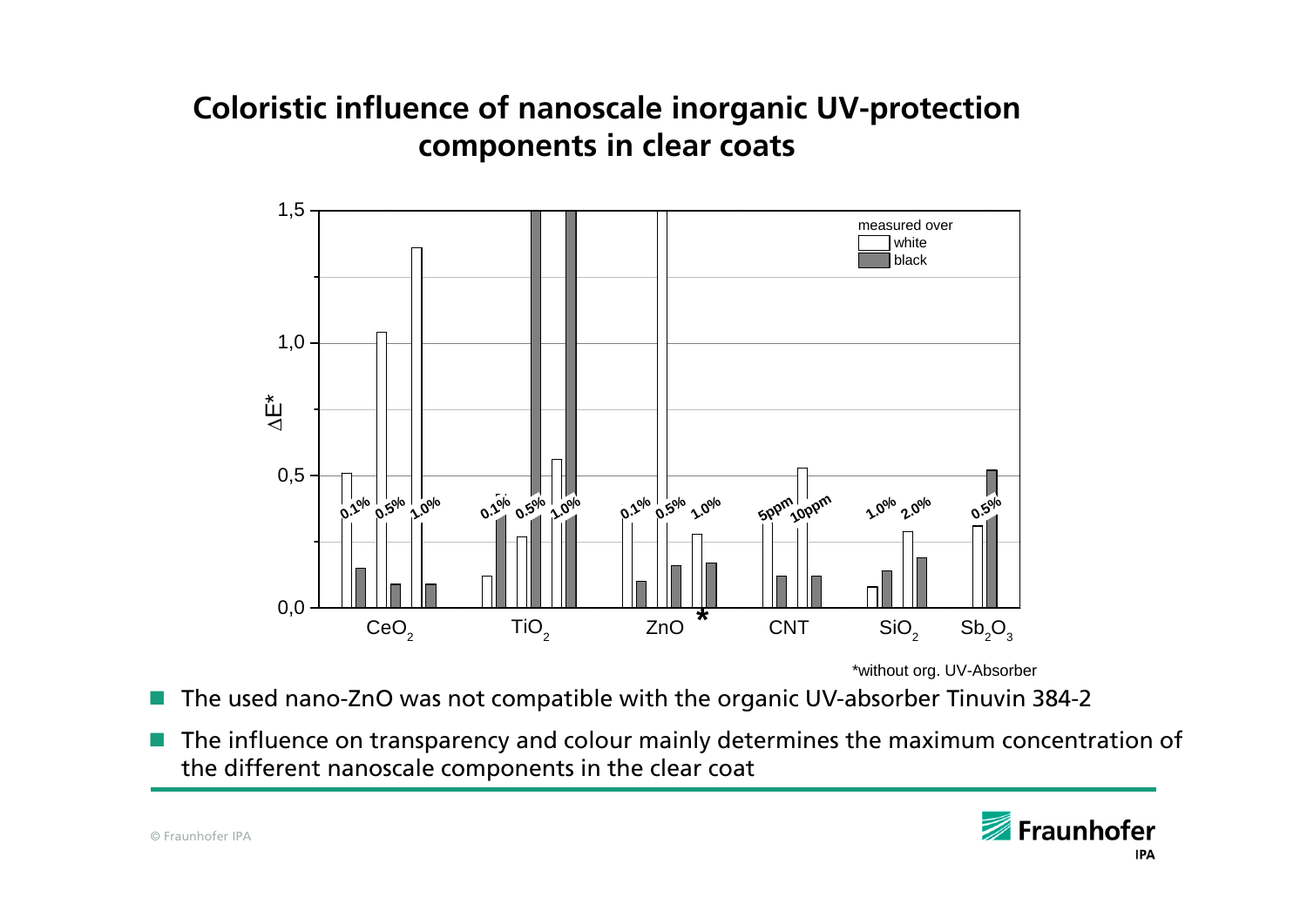#### **Influence of platelet components to the appearance of the clear coat**



- $\blacksquare$  Mica or glass-flakes (GF), do not influence the colour to a great extent.
- **Fig. 2** For thin platelet components, mainly the increasing surface roughness, causing scattering effects, limits the maximum concentration in the clear coat.

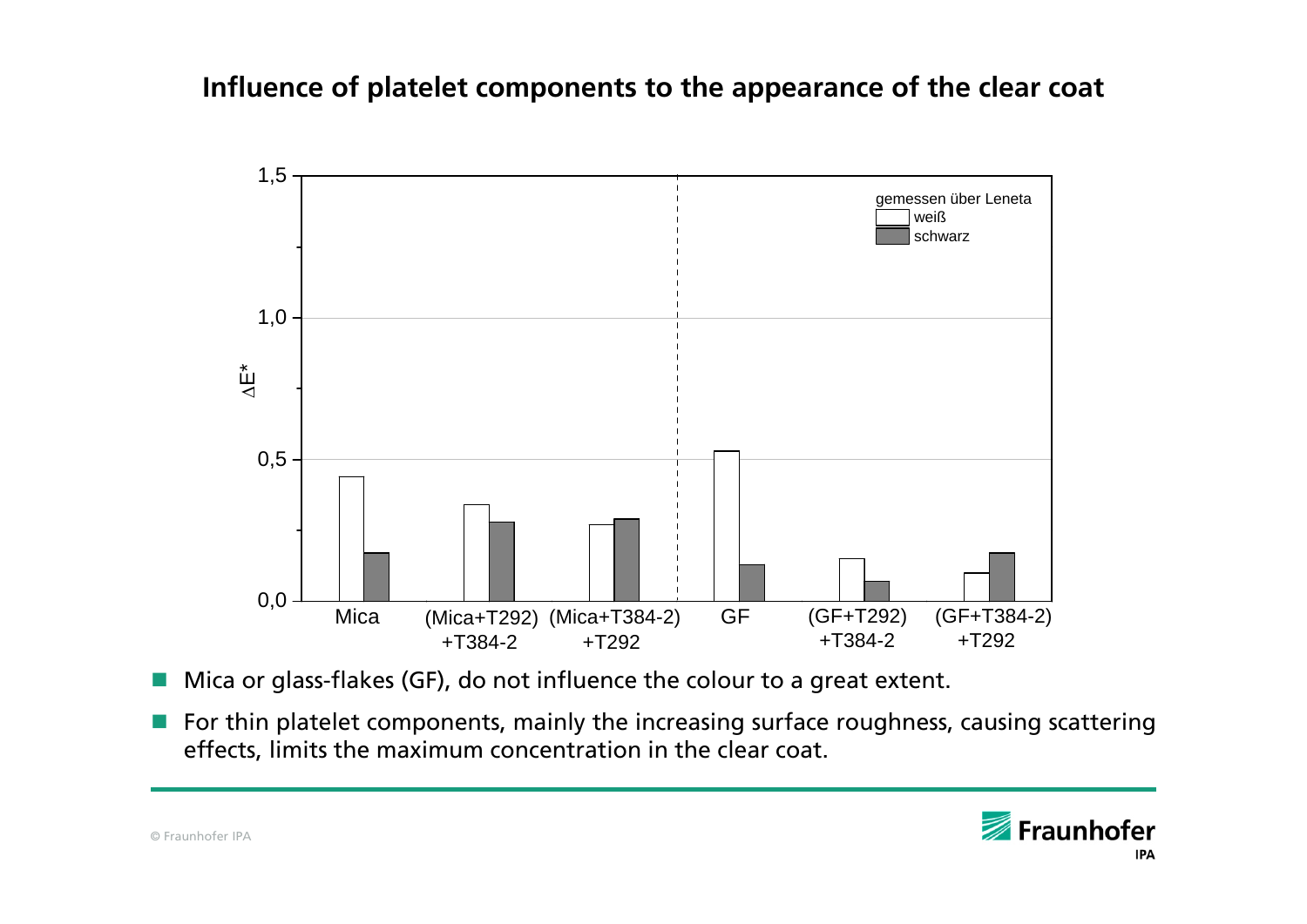### **Transmission spectra of clearcoats with mica- and glass-flakes**



- $\mathcal{L}(\mathcal{A})$ Mica-flakes influence only slightly the transparency of the clearcoat in the UV- / Vis
- **Glass-flakes do not influence the transparency of the clearcoat in the UV-/Vis**

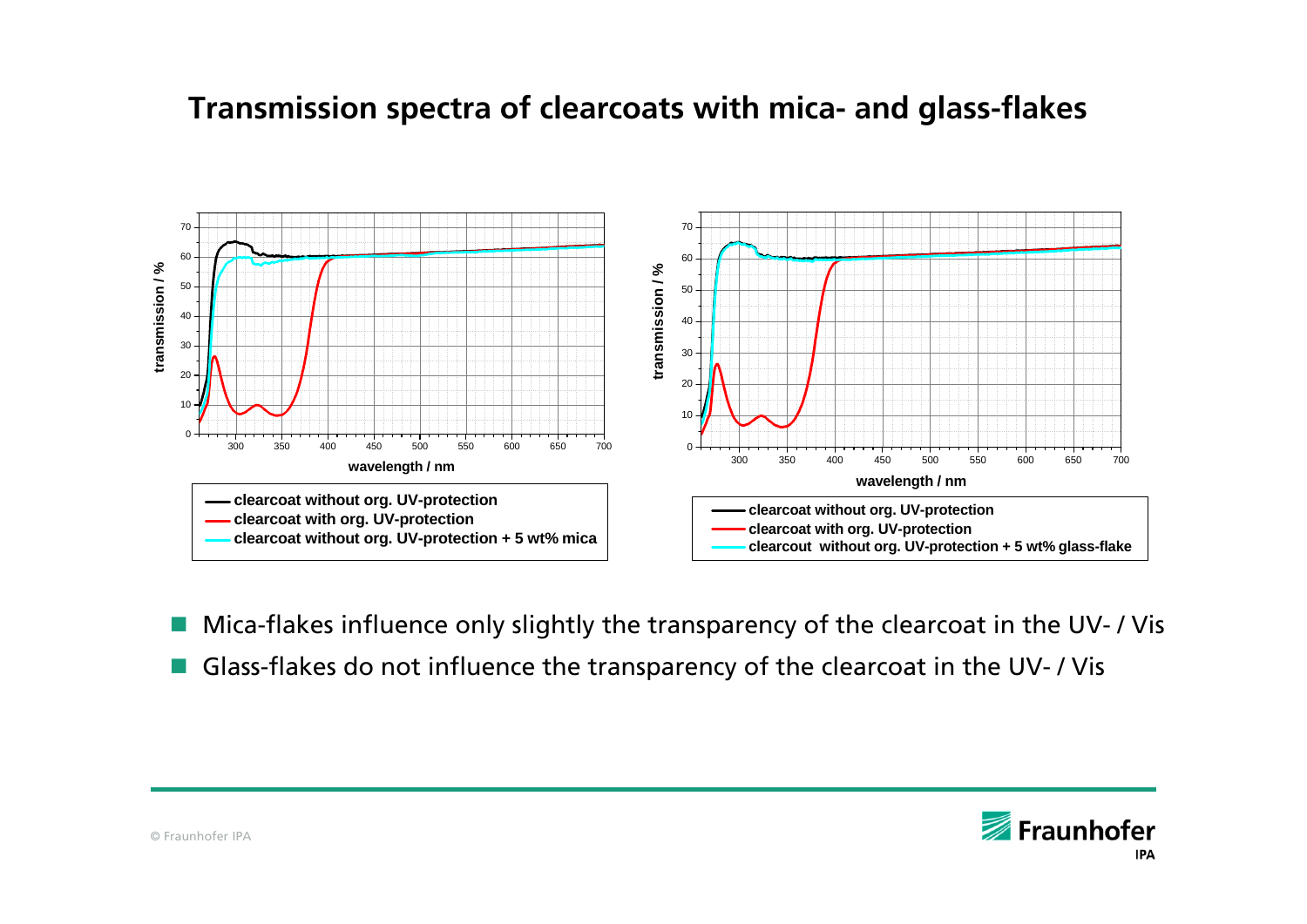### **Transmission of different UV-protected clearcoats**



- Г Small amounts of carbon derivate like CNT have <sup>a</sup> great influence on the transparency of clearcoat in the UV- / Vis-region
- Г  $\blacksquare$  CeO<sub>2</sub> combines excellent transparency in the Vis-, with good absorption properties in the UV-region of light.

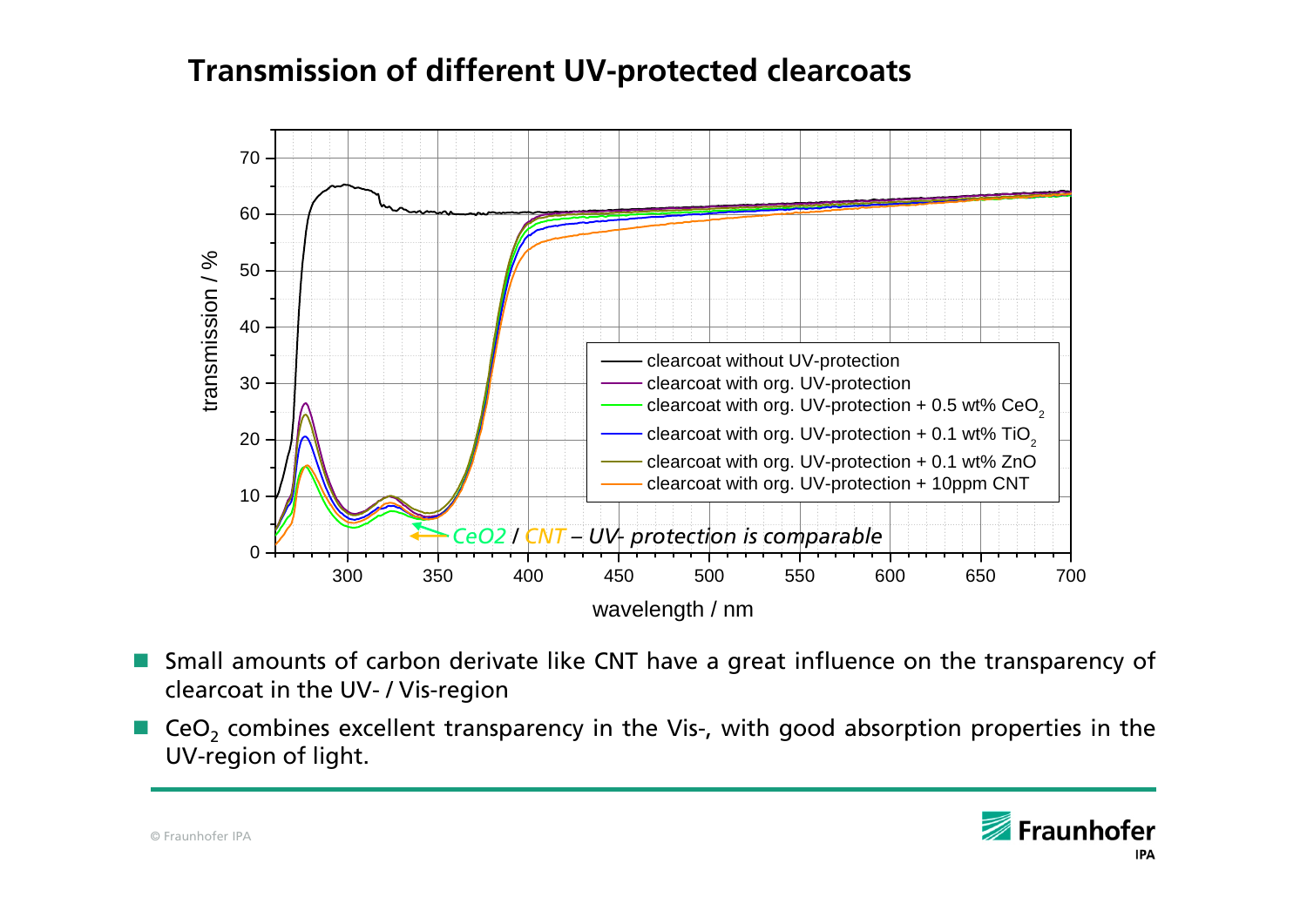# **Evaluation of the photooxidation index (POI)**



For the evaluation of POI, the integrated valency vibration regions of hydroxy and amino groups are related to the valency vibrations of alkyl groups, which are taken as an internal reference.

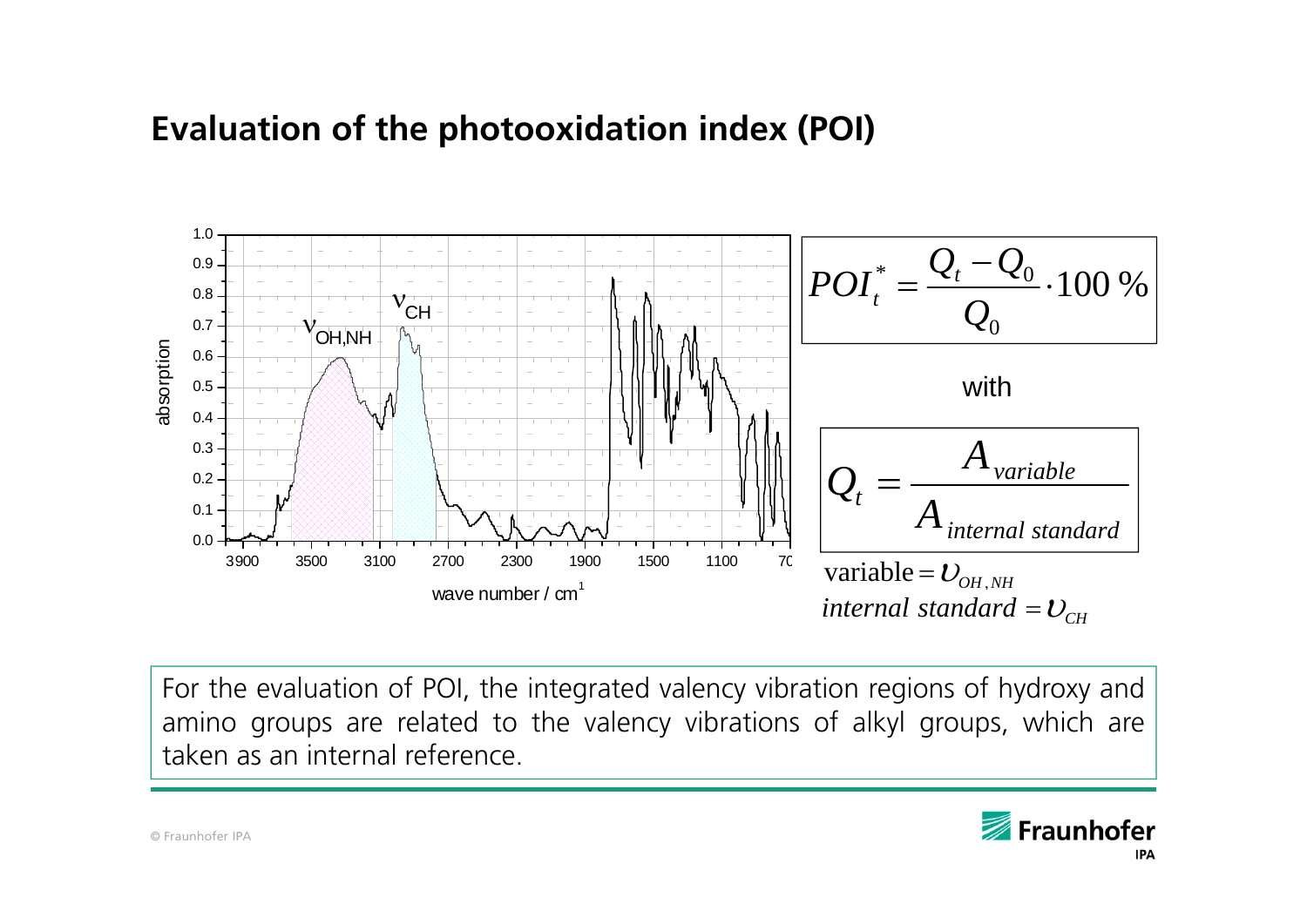### **Colouristic aspects of clear coats after Weather-Ometer (WOM) testing**



- A combination of both, inorganic and organic UV-protection provides enhanced weathering stability.
- $\blacksquare$  The following ranking for the protection properties was found:

 $\mathsf{CeO}_2$  + org. UV-protection  $>$  TiO $_2$  +org. UV-protection  $\approx$  ZnO + org. UV-protection  $>$  org. UV-protection

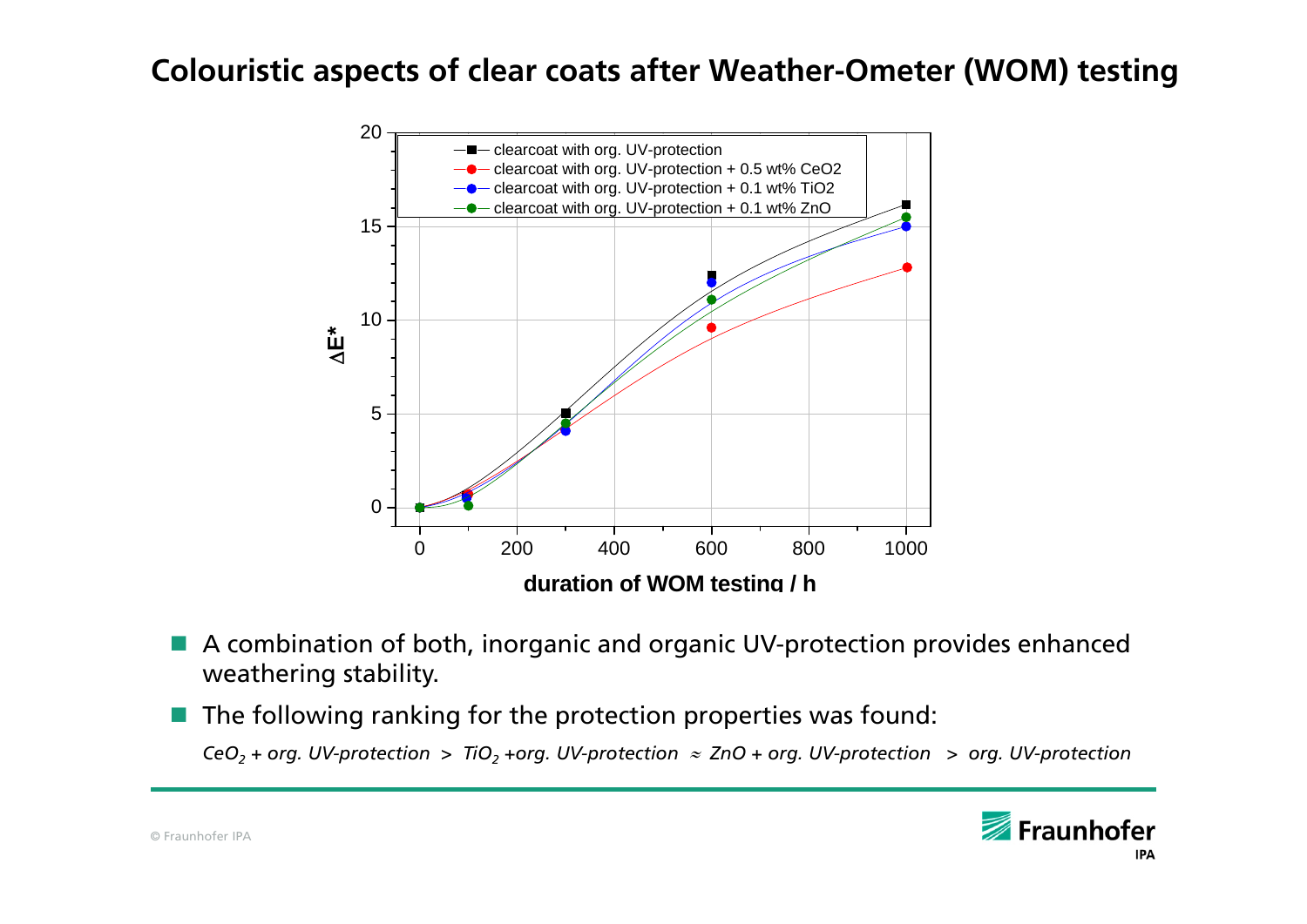### **POI of clear coats after Weather-Ometer (WOM) testing**



- **Surprisingly, mica as well as glass-flake pigmented clear coats, show a relatively** slow development of POI, although their UV-absorption properties are low.
- Therefore, the influence of barrier effects on the durability of clear coats have to be studied in detail.

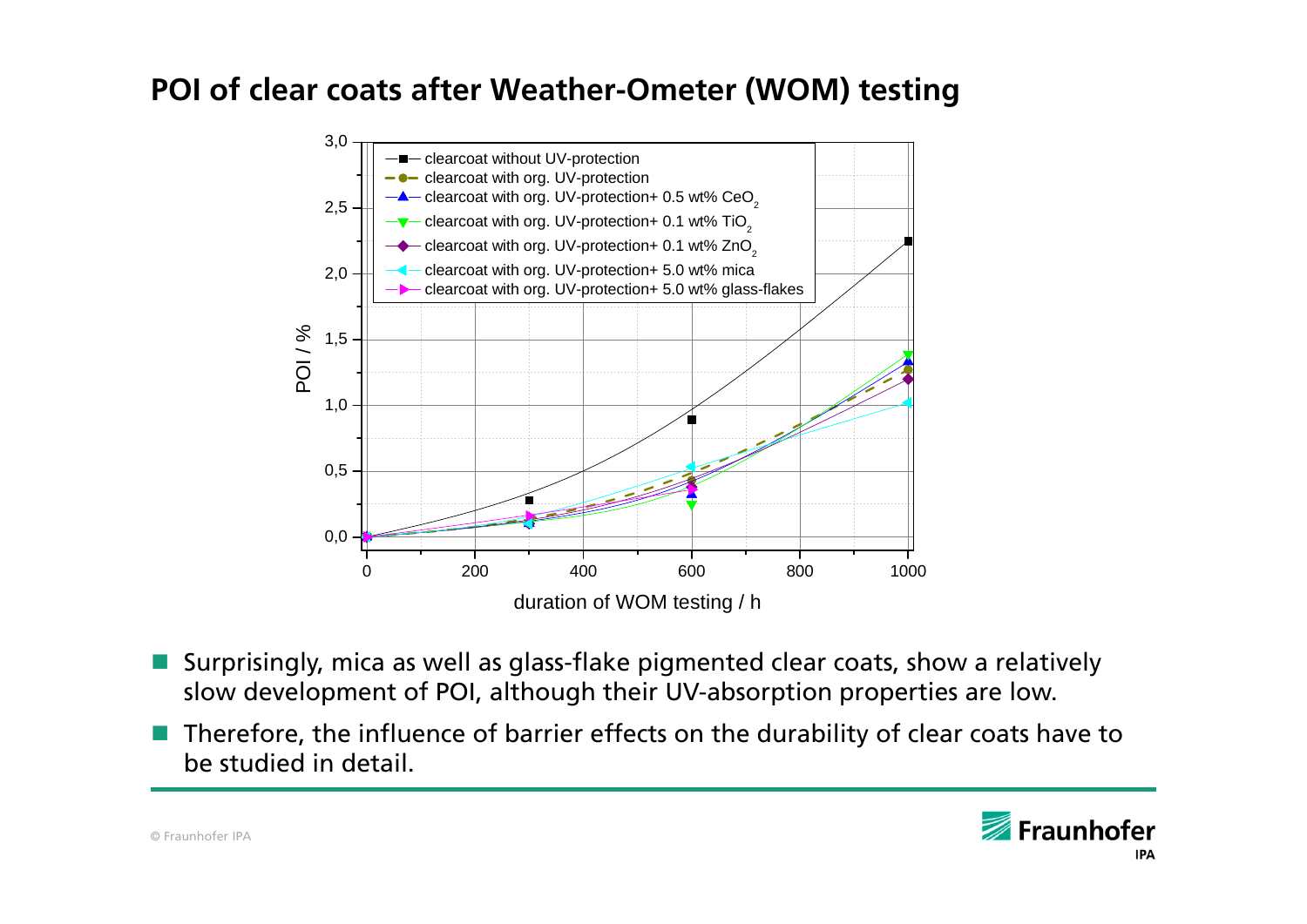## **The use of confocal Raman-spectroscopy for the evaluation of barrier properties in respect to organic UV-protection components**



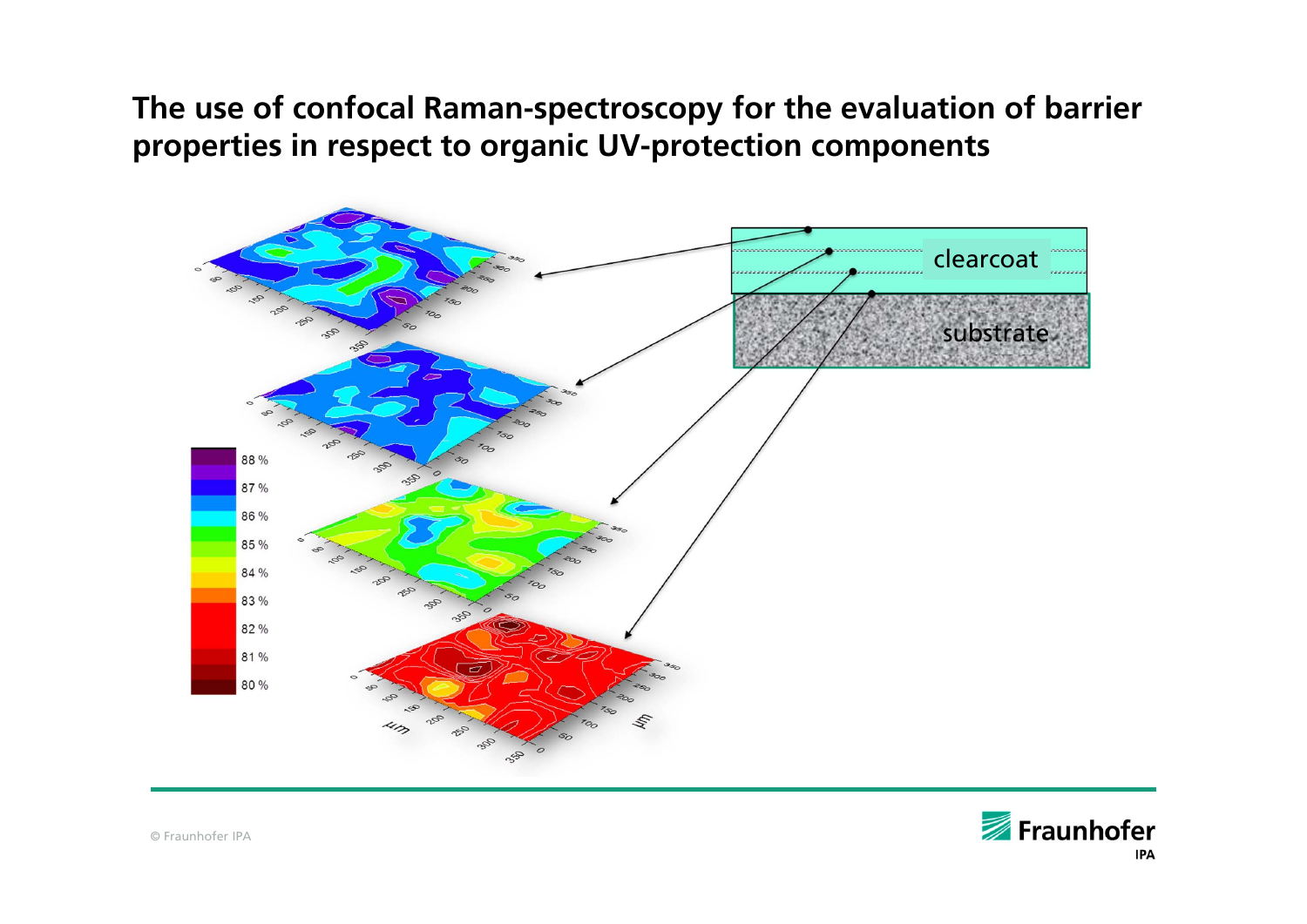#### **Evaluation of barrier effects in respect to organic UV-protection components**  through determination of a time dependent local concentration index (I<sub>t</sub>)



- F. The measurements were performed in defined time intervals at a certain clear coat positions
- F. For the organic UV-protection components a differentiation between diffusion and decomposition effects was not possible
- F Inorganic components, especially higher amounts of barrier flakes reduce the depletion of organic UV-protecting components

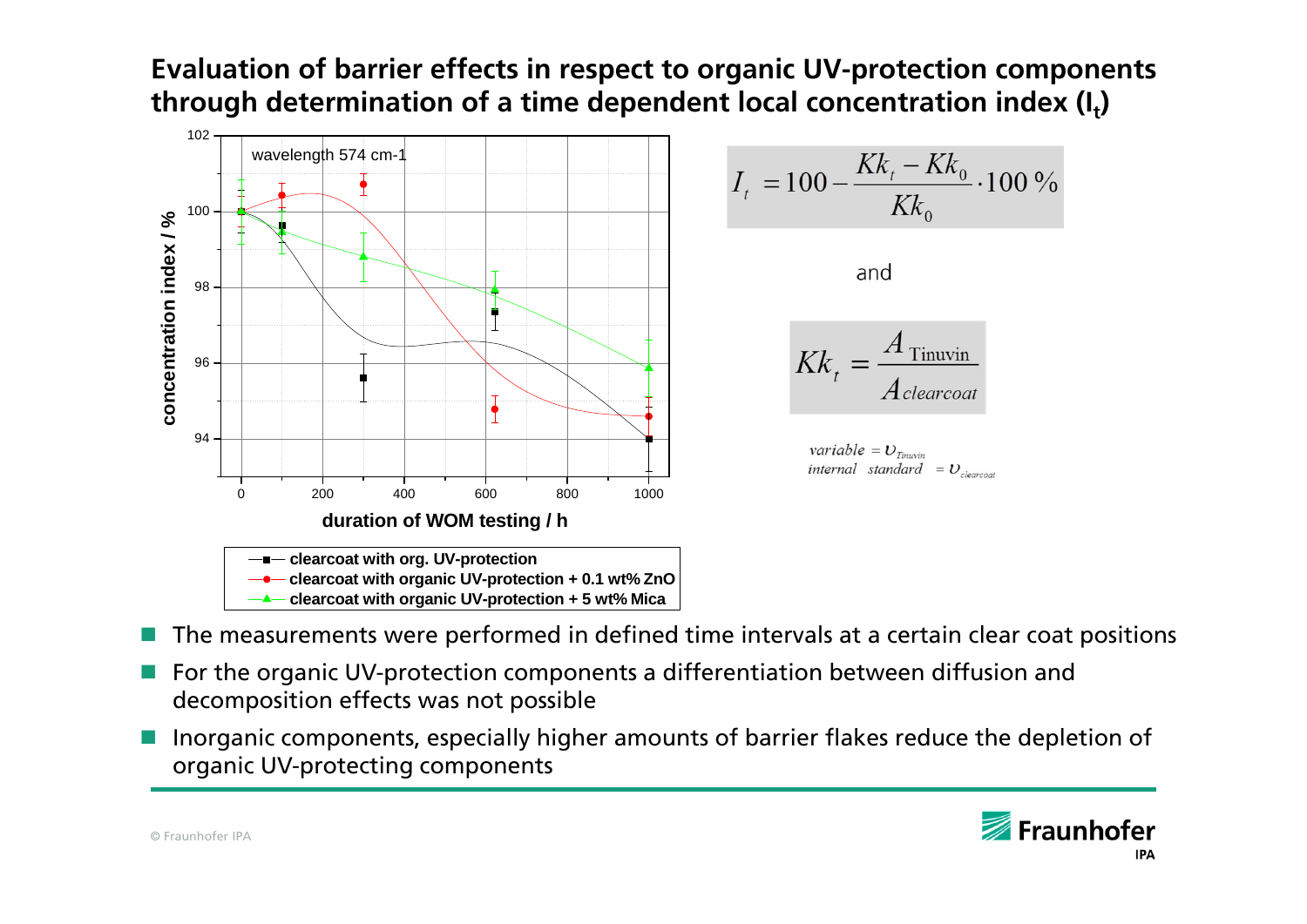# **Coating formulations for detailed UV-protection studies**

| <b>Clear coat</b> | <b>Organic</b><br><b>UV-protection</b> | <b>Inorganic</b><br>nanoscale<br><b>UV-protection</b><br><b>NCe / NTi</b> | <b>Flake</b><br>F |
|-------------------|----------------------------------------|---------------------------------------------------------------------------|-------------------|
| O                 | T <sub>292</sub><br>T384-2             |                                                                           |                   |
| <b>OF</b>         | T292<br>T384-2                         |                                                                           | <b>Mica</b>       |
| <b>ONCeF</b>      | T292<br>T384-2                         | CeO <sub>2</sub>                                                          | <b>Mica</b>       |
| <b>ONTIF</b>      | T292<br>T384-2                         | TiO <sub>2</sub>                                                          | <b>Mica</b>       |

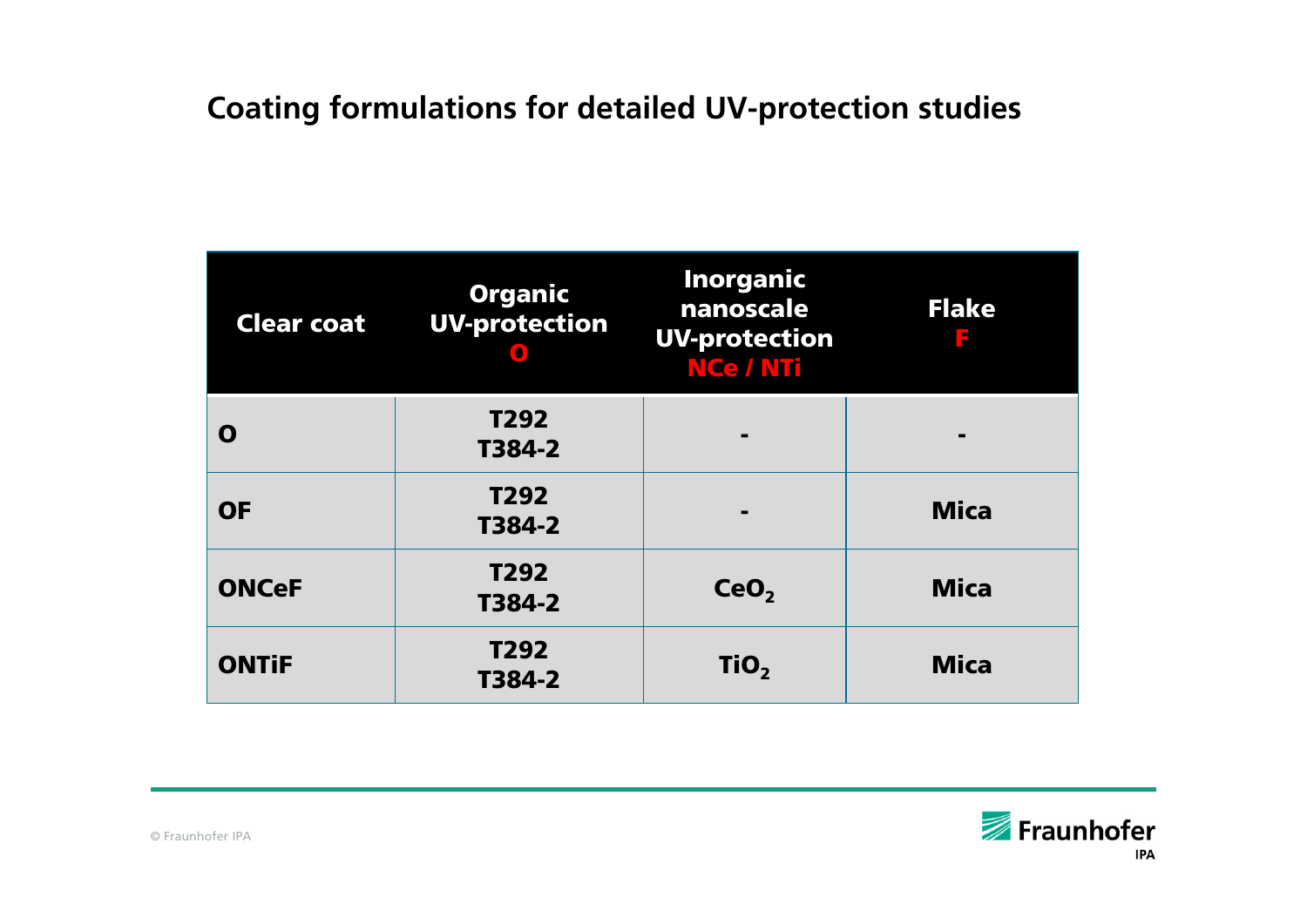# **Changes of POI for the e-coat, over-coated with different clear coat systems, with increasing exposure times in WOM testing**



- $\Box$  The addition of mica to the clearcoat didn´t have the same positive influence on the POI development for the e-coat as for the clearcoat.
- **Therefore also the diffusion and** influence of water and oxygen on the POI development of the e-coat has to be considered.
	- The combination of organic and inorganic UV-protection, especially if CeO $_2$  was used in addition to barrier flakes, allows the formulation of <sup>a</sup> highly protective layer which increases the weathering-stability of the e-coat.

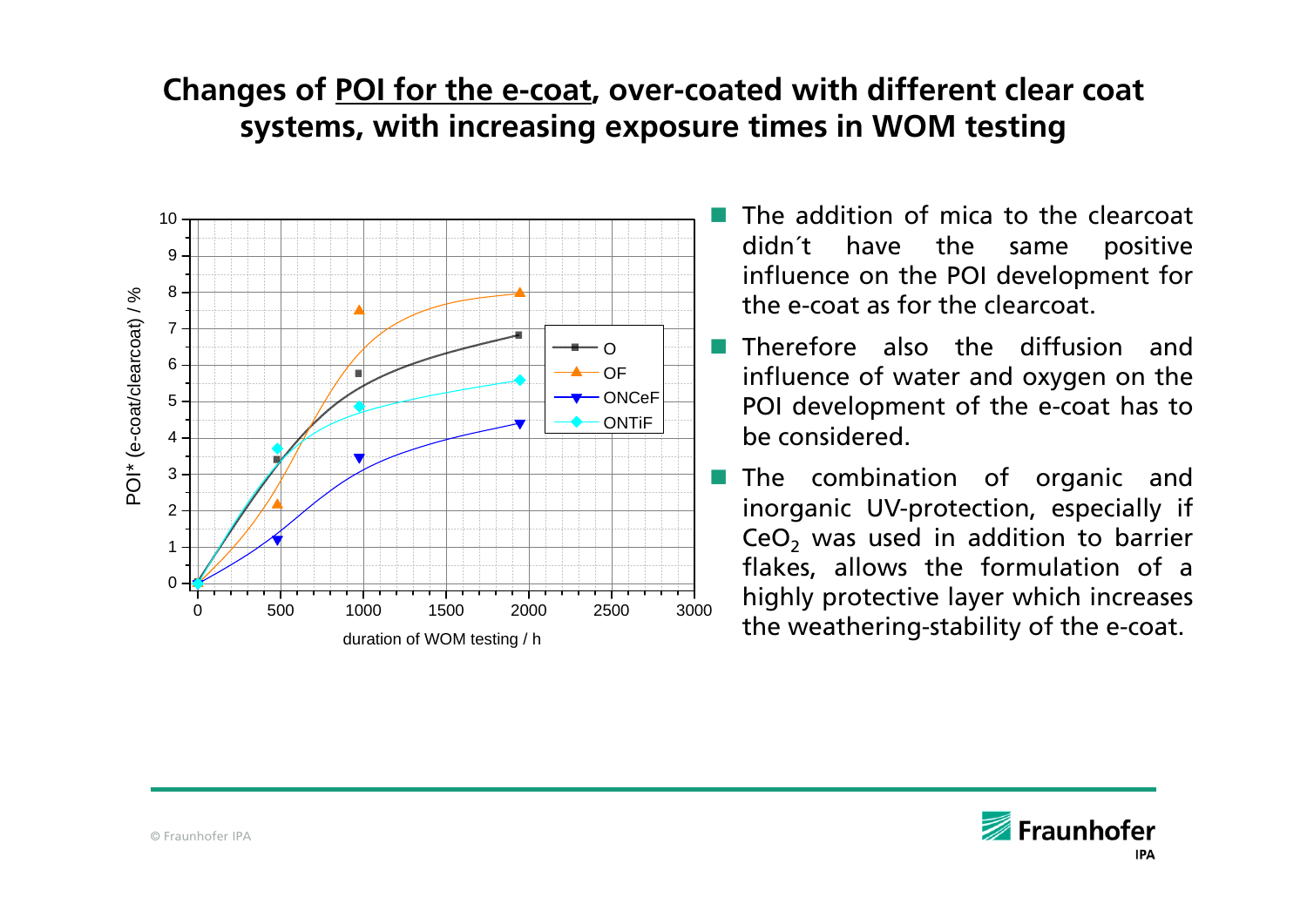# **Changes of POI for the e-coat, over-coated with a black, silver, white basecoat and different clear coat systems, with increasing exposure times in WOM testing**



- m. The POI development of the e-coat depends on the colour / pigmentation of the overcoated base coat.
- The combination of organic and inorganic UV-protection, especially if CeO2 was used, with barrier flakes, allow the formulation of highly protective clear coat layers which increases, even if over-coated with <sup>a</sup> black, silver, or white base coat, the photooxidation stability of the e-coat.

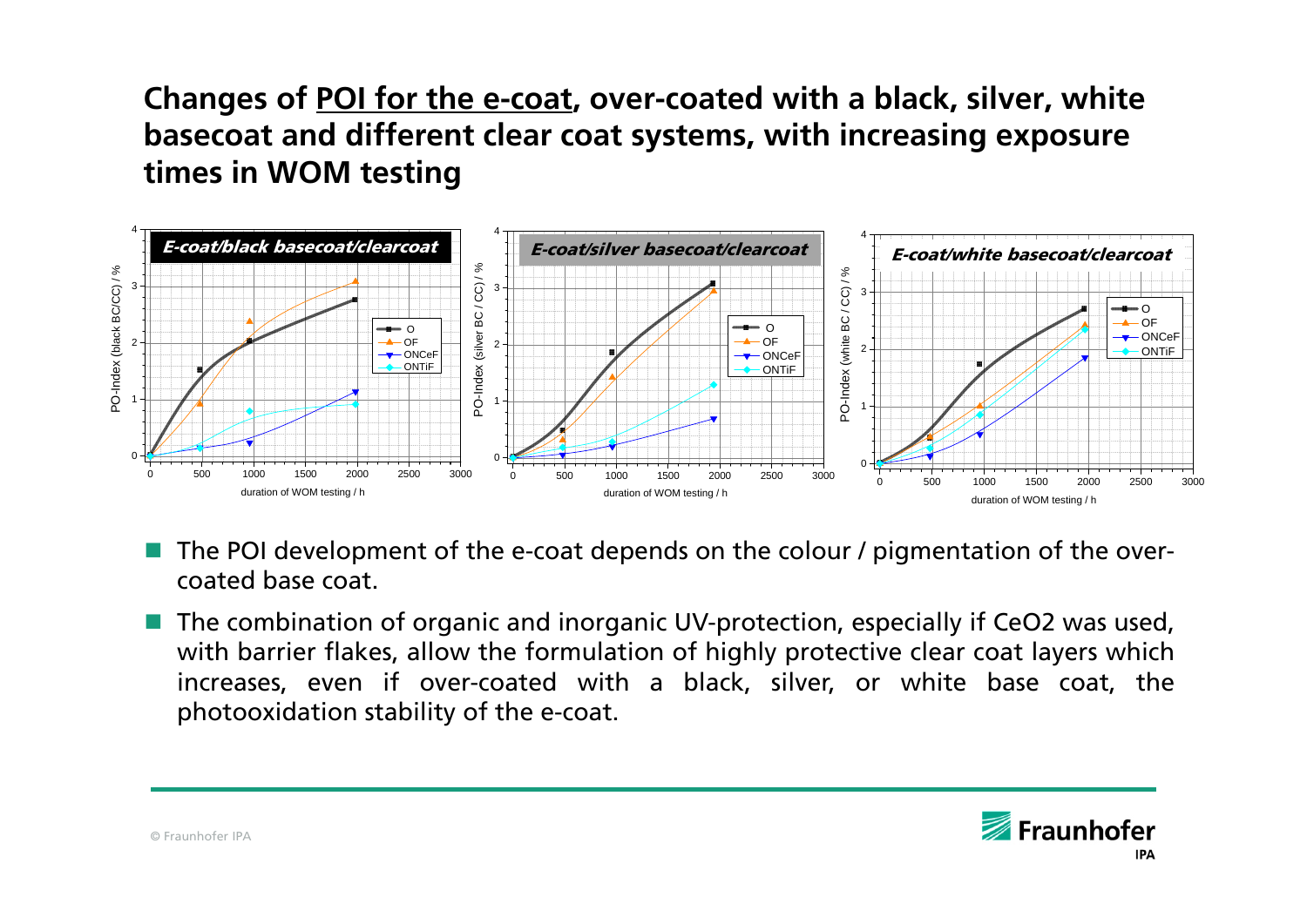#### **Summary**

- With the use of RAMAN- and IR-microscope devices <sup>a</sup> detailed study of photooxidation- (POI-measurements) and depletion-processes (concentration measurements) in organic coatings is possible.
- **I** Inorganic components, especially higher amounts of barrier flakes, reduce the depletion of organic UV-protecting components.
- A combination of organic and inorganic UV-protection components with barrier flakes can protect the clear coat and the e-coat layer, even if the later one is overcoated with <sup>a</sup> black, silver, or white basecoat, from photodegradation, so the weathering-stability of the e-coat (or of epoxy-primer) and of the clear coat (or of the topcoat) can be improved.
- **The POI development of the e-coat in weatherability testing depends on the colour** / pigmentation of the over-coated basecoat.
- **The influence on transparency and colour mainly determines the maximum** concentration of nanoscale components in clear coats, whereas the maximum concentration of thin barrier-flake components in clear coats is mainly limited due to the increase in surface roughness, causing scattering effects.

The research work at Fraunhofer IPA was performed with the intention to have a *better understanding of the degradation processes in protective coatings.*

The results presented will be followed up by bilateral industrial co-operations, using *the developed methods to study photodegradation effects on established multilayer coating systems.*

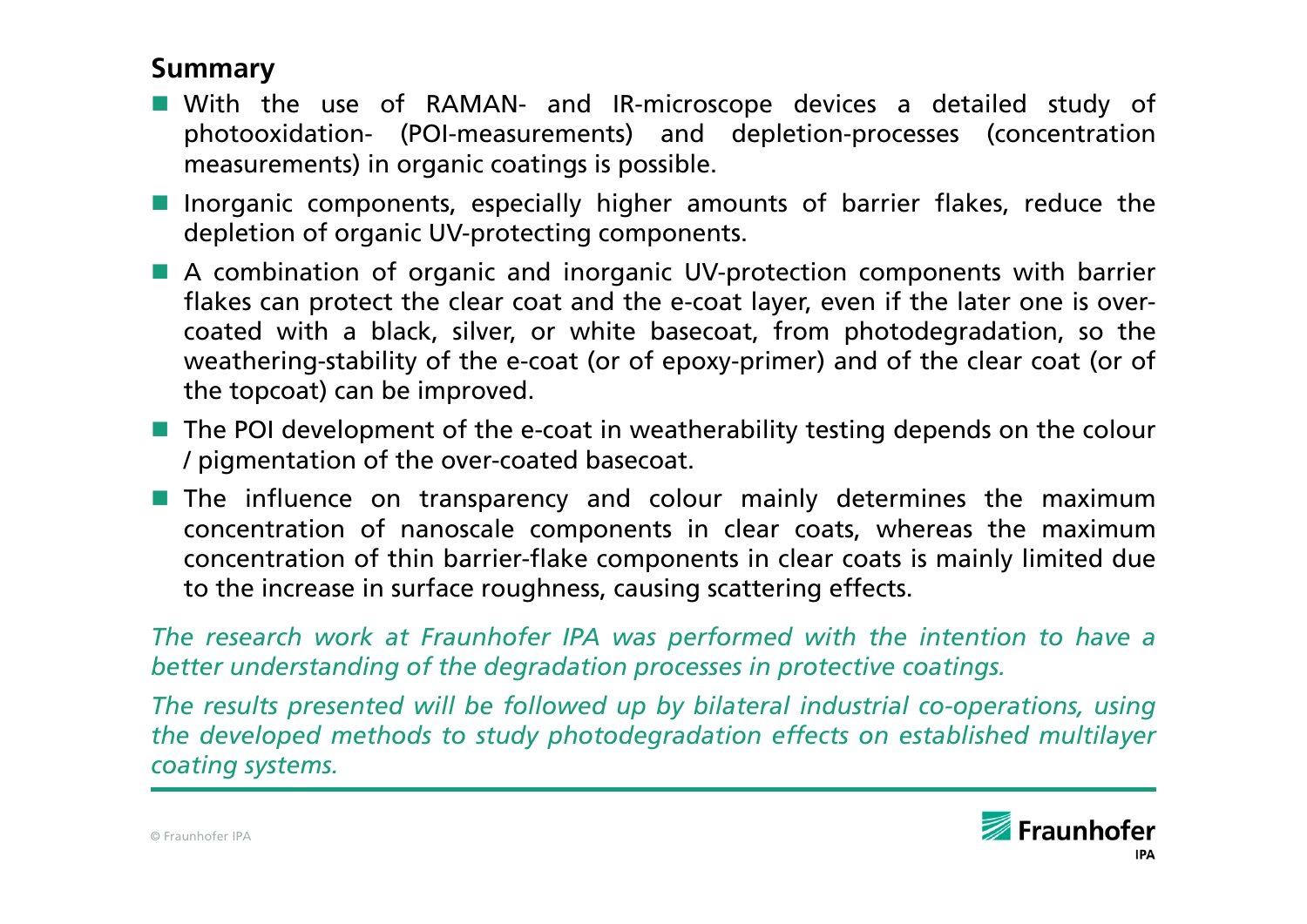# **Acknowledgements**

- This project was conducted at Fraunhofer Institute for Manufacturing Engineering and Automation (IPA) and ITV Denkendorf, coordinated by the Research Association for Pigments and Coatings (FPL) and financially funded via AiF by the German Federal Ministry of Economic Affairs and Energy within the governmental R&D-support-measure "Industrial cooperative Research".
- Our sincere thanks for supporting the protective coatings research in the project are given to our industrial partners Daimler AG and MIPA  $AG$